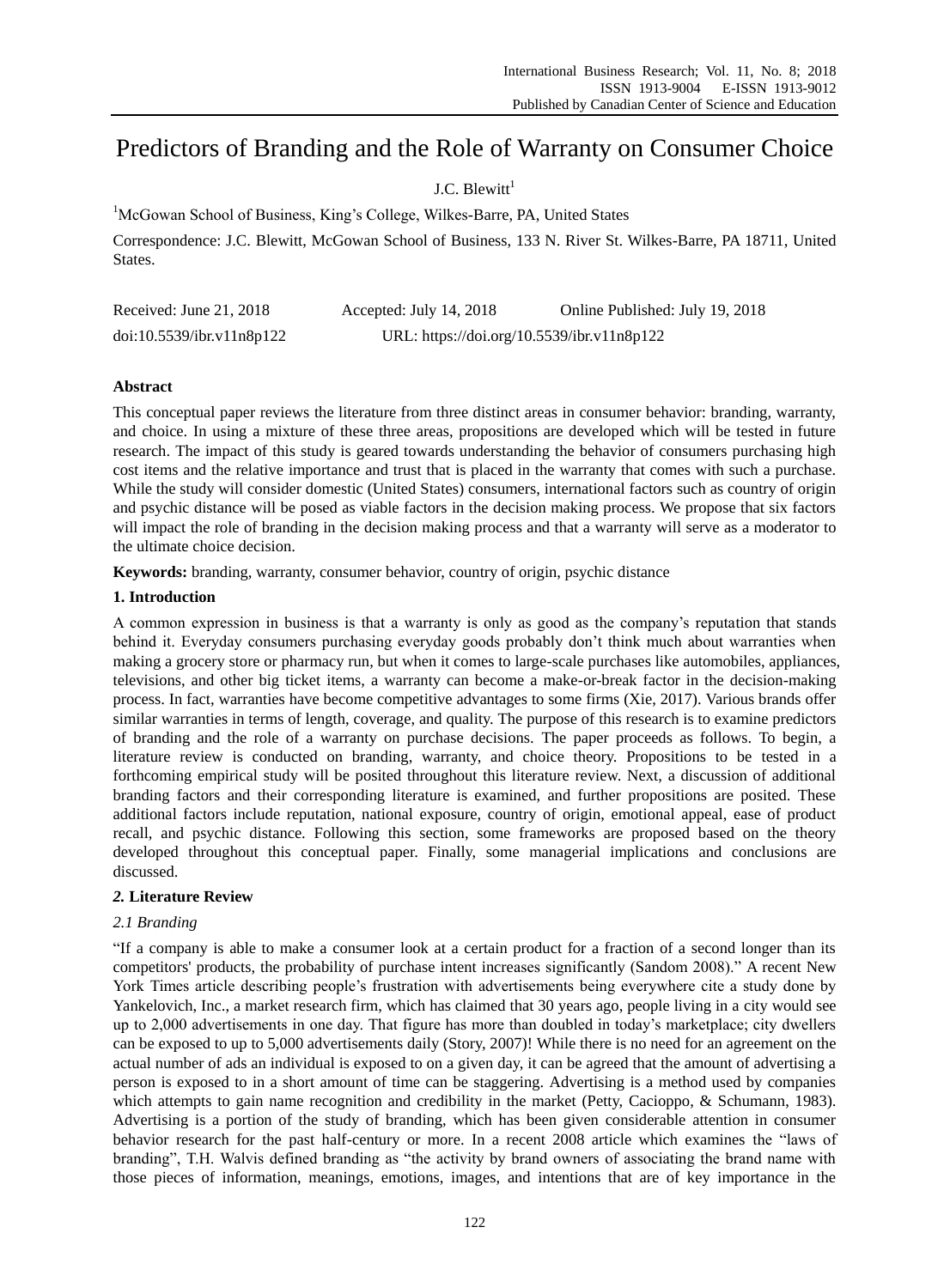decision-making process of customers and of stakeholders in general" (Walvis, 2008). Each year, the American Brands Council publishes a volume which describes America's greatest brands insomuch as they provide the consumer with an "intrinsic, emotional link". This link is what creates in the consumer the loyalty towards that brand and keeps a person coming back again and again to that product or firm (American Brand Council, 2010). Thus, corporations wishing to establish and maintain a positive and on-going relationship with their customers need to employ a branding strategy that aligns with their business model and appeals to the emotions and habits of their target market. The following subsections discuss a few aspects of branding which will be utilized in building the theoretical framework for this study.

## 2.1.1 Attitude Toward the Brand and Brand Association

Risk adverse consumers, especially when buying high-cost and high-importance items, will be more likely to stick to longstanding and reputable brand names when given the choice between something new and something trusted (Tversky & Kahneman, 1986). Thus, new entrants go great lengths to pump the consumer pool with advertisements and information about their products, and many times, their warranty, which will back up the message they are communicating. They do this to establish a positive attitude towards the brand, and ultimately influence the consumer decision (Mitchell & Olson, 1981). Thus, branding can be thought of as an activity which is aimed at increasing the likelihood that a brand is chosen by a customer (Walvis, 2008). In a sense, brands compete with each other for recognition and for position in the consumer's brain.

Corporations across the globe use their corporate brand to gain instant recognition and association of its reputation and goodwill in the consumer's eyes (Rooney, 1995). Such reputations are typically built over a considerable time period, and often times a major stumbling block for new brands is that customers have reluctance to something new and unknown. Marketing research has demonstrated that an organization's reputation will affect a consumer's product choice, intentions for purchases, and overall attitude towards the brand (Hess, 2008; Johnson & Grayson, 2005). Consumers use their attitudes, persistent outlooks on a given stimuli, to organize their thoughts about the product or service or to retrieve associated thoughts and feelings about the brand. Marketers use brand associations and attitudes to differentiate product offerings, create positive word of mouth, and to promote the attributes of a specific product offering (Aaker, 1991). For example, Hyundai motors, in the last several years, has shifted its product offering from a base-model company to now one that includes luxury features and attributes on the level of other mid-range automobiles such as Honda, Chrysler, and Volkswagen. The company has made an effort to re-position itself in the market, and thus, consumers' attitude towards the brand has shifted. However, whether or not consumers are aware of this shift can play a major role in their choice decision. There has been vast empirical research which has shown that brand associations differ across product categories (Low & Lamb, 2000). This may be due to attributes of the product, their costs, the customer's involvement, or even some of the dimensions identified by Hofstede such as long-term orientation or collectivism (Hofstede, 1991). One of the most vivid examples of brand association would be Wal-Mart and its association with low price. If a consumer's brand association does not accurately assess the company's offering or position, marketing managers need to make efforts to revise the association.

## 2.1.2 Perception of the Brand

Perception by the consumer is another piece of the branding effort which must be understood to grasp the importance of branding for a firm. Perceived quality is defined as the consumer's judgment about a product's overall excellence or superiority (Aaker & Jacobson, 1994; Zeithaml, 1988). Strong brands add value to consumers' purchase evaluations. In a relevant study, Sethuraman and Cole illustrated that perceived quality "explains a considerable portion of the variance in the price premium consumers are willing to pay for brands" (Sethuraman & Cole, 1997). For example, Volkswagen's quality may be perceived as very high since it is a Germany company and many other high quality automobile makers originate there. In addition, German manufacturing has a perceived high level of manufacturing know-how and the country, in general, employs the highest quality standards in the world. These factors may have a significant impact on the perceived quality offering by Volkswagen. This phenomenon is also part of the Country of Origin effect, which will be examined in a following section.

McClure et al. in a 2004 study, tested the impact of branding on American consumers in a taste test between Coca-Cola and Pepsi. While both of these brands can confidently be considered household names, the longer history and "American" reputation of Coca-Cola resonated. In a blind taste test, around half of their respondents selected Pepsi over Coca-Cola, but when given a choice between the two products when knowing their identity, nearly 75% of all the respondents preferred the Coca-Cola brand (McClure et al., 2004). This groundbreaking discovery illustrates that preferences can be overridden by branding effects, specifically perception. The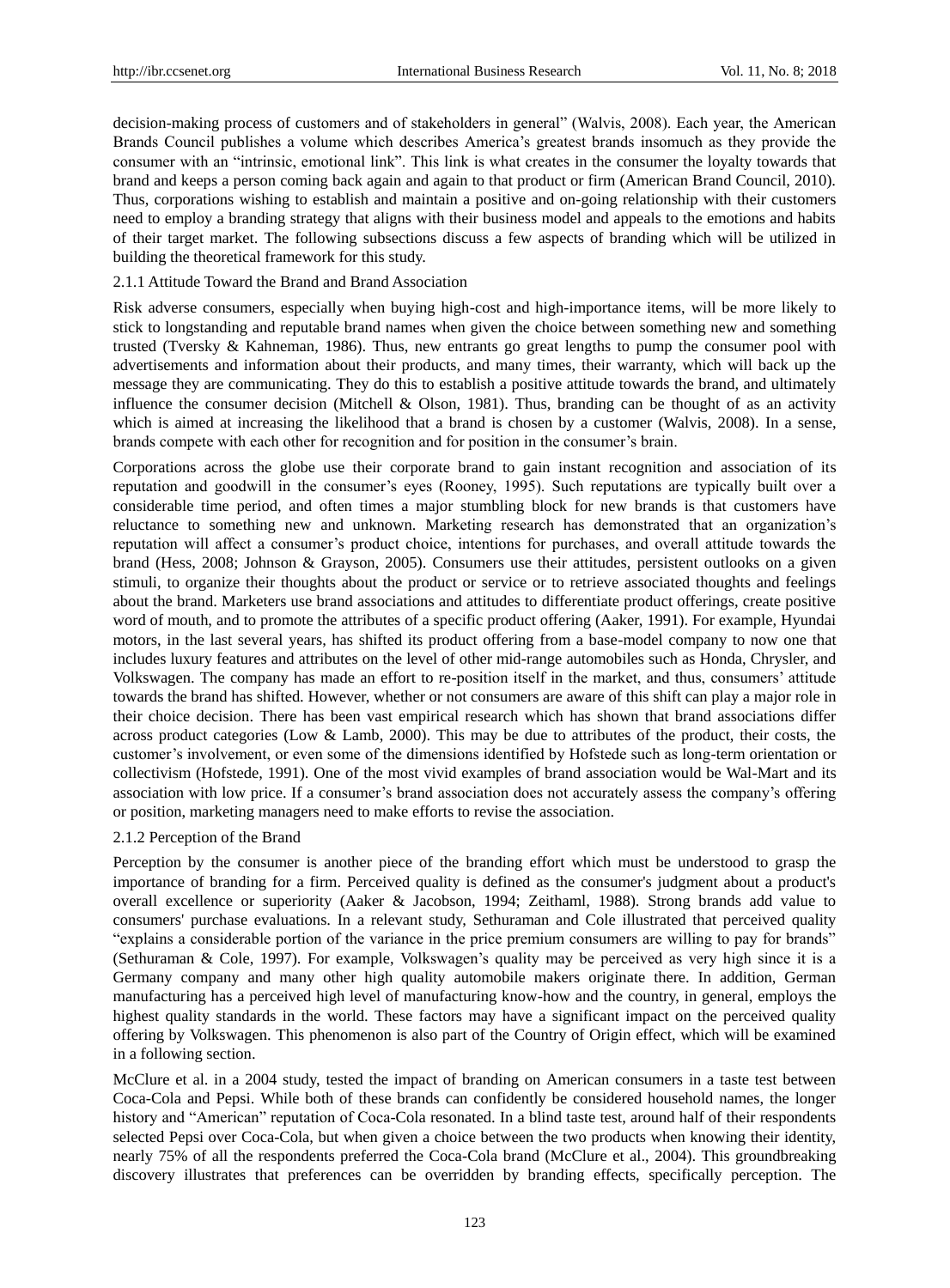long-term association of Coca-Cola on a significant percentage of consumers has caused them to not follow their taste preferences, but rather follow the better known product offering.

This discussion of branding and the classic case-study on Coca-Cola versus Pepsi leads us to a few conclusions. First, in establishing a reputation and determining core competencies, companies seek to gain an emotional buy-in by their target market. This is emotional branding, which has been defined as "a consumer-centric, relational, and story-driven approach to forging deep and enduring affective bonds between consumers and brands" (Roberts, 2004). When brands are able to create an emotional connection with a consumer through attitude and perception formation, there is a sense of loyalty which resonates within that person and causes them to decide on a brand that they have a connection with, even if their tastes or instant appeal is towards a competing brand (Keller, 2003). We expect this finding to ring true in this analysis and thus, it leads us to the following propositions:

- Proposition 1 Consumers will be more likely to choose a brand which has a more established reputation when it comes to large-scale purchases.
- Proposition 2 The greater the efforts of a company to create an emotional brand linkage, the stronger the branding effect.

# *2.2 Warranty*

As alluded to in the introduction, warranties can be thought of as a guarantee behind the product that one is purchasing (Day & Fox, 1985). It is the company assuring the customer that their product will meet or exceed their expectation or they will rectify the situation to the customer's satisfaction. Warranties can be used as a profit-making tool since many firms sell them as a supplement to the product (for example, extended warranties on iPods or Televisions), or they can be used to retain customers by remedying problems that the consumer encounters (Day & Fox, 1985). In terms of a profit making endeavor, warranties appear to be a great source of additional revenue for a firm with relatively little risk. In a 2001 paper by Noel, the author shows that warranties are rarely invoked or utilized despite the consumer's willingness to pay more money for the extended coverage (Noel, 2001).

A consumer should keep in mind three factors when deciding on a product warranty: perceived risk, personal risk aversion, and magnitude of the purchase. Perceived risk is a major theme across the literature on warranty since they provide consumers with a sort of insurance which protects them from losing their original investment (Kelley & Conant, 1987). Other factors include the consumer's level of risk aversion, the failure rate of the product, and the price of that warranty (Albaum & Wiley, 2010). In their 1992 article, authors Voss and Ahmed determined three types of consumers who would be wise to purchase an additional warranty of a product or service: those who were very risk averse, those who have prior losses in the product category, and those who use a price-seeking strategy (Voss & Ahmed, 1992). A common pitfall for many consumers in terms of warranties on short-term items is that paperwork is lost or there is confusion as to who is providing the warranty. Large-scale purchases are a little different, in a sense that warranties are typically easier to implement (Shuptrine & Moore, 1980). The consumer will simply take the item or call the location where he or she purchased, and they will fix the warranty-covered problem or advise the consumer regarding the next step in enacting their warranty. Failing to provide warranty performance will have a negative impact on the consumer's view of the product and their satisfaction with the brand will plummet (Albaum & Wiley, 2010). While prior works have looked at the effect of a warranty and its associated "optimal menu for warranty coverage" (Padmanabhan & Roa, 1993), this paper seeks to be more of a guide for marketers in showing that customer perceptions of their firm's warranty offerings may be viewed by consumers in a distinct light considering a number of factors.

Consumers value the benefits of warranties and are not particularly concerned with who provides the maintenance, just that it gets done (Albaum & Wiley, 2010). In consumer behavior, satisfaction is defined as the comparison between the perceived value of a product and the actual value obtained by the customer from that product (Churchill & Suprenant, 1982). Thus, warranties can be looked upon as satisfaction enhancers if implemented correctly. The main hypothesis of this paper proposes that warranty is a moderator of the branding effort and will play a significant role in the selection of a product. The proposition listed below will be tested in order to gain a more comprehensive understanding of the impact of the warranty on the consumer's purchasing decision.

 Proposition 3 – Warranty will moderate the relationship between attitude/perception and purchase choice.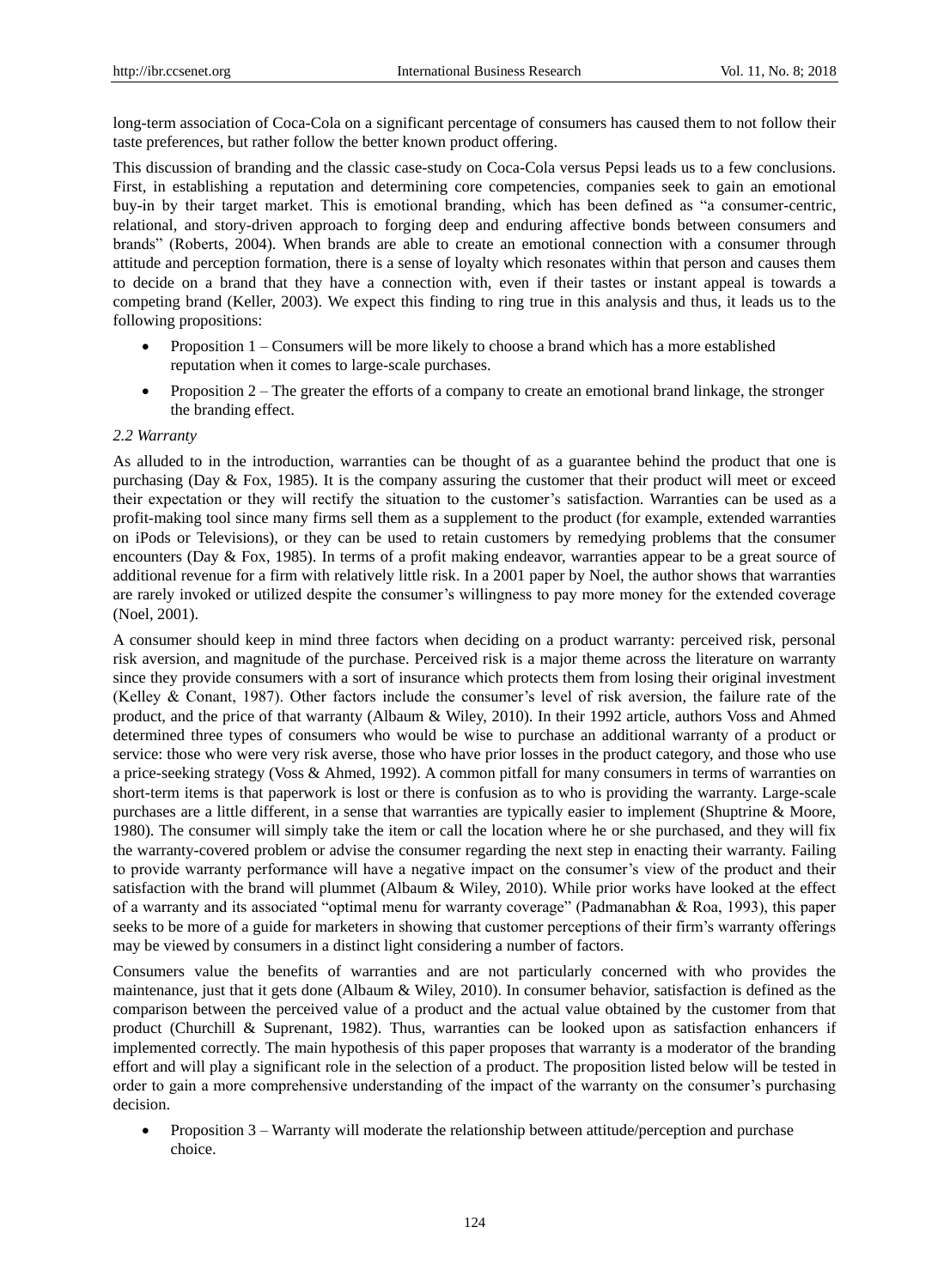## *2.3 Choice*

The following sections will examine the literature in choice theory and discuss the implications which guide a consumer's decision-making process. Special attention is directed on large-scale purchases since this category of products will be tested in our forthcoming empirical study. The most classic theory utilized in choice research is rational action theory (Gigerenzer & Goldstein, 1996). We will begin our discussion of choice here and then consider bounded rationality as another theory which can guide consumers in their decisions on large-scale purchases. Finally, we will discuss an emergent theory of choice in which an overload of options and attributes may be detrimental to the consumer's decision-making process. We anticipate that bounded rationality will guide most consumers in their decisions when it comes to large-scale purchases.

## 2.3.1 Rational Choice Theory

A key principle in society is rationality. It appears as though people strive to make rational decisions in their everyday lives to better themselves, their family, and from a religious perspective, even their soul. This assumption is the central premise upon which rational choice theory lies upon (George, 1998). Traditional economic theory dating back to the 1950s postulates that a consumer is an economic being and thus operates under a set of principles and preferences that are rational in his or her decision making process (Simon, 1955). Individuals will maximize their rewards or benefits from a decision to increase utility (Altonji, Fumio, & Kotlikoff, 1992; Blau, 1964; Coleman, 1998; Cox & Rank, 1993). Despite prevalent themes in American society such as overspending, lack of saving, indulgence, and other poor financial behaviors, people attempt to act as rationally as possible when considering large purchases (Tversky & Simonson, 1993). Thus, the consumer will weigh several options with the outcome of the maximum possible net benefit at the core of the matter. While the degree to which a consumer is a "maximizer" when it comes to decisions varies, present day American society has afforded consumers to have a vast array of options in almost all product and service decisions.

Snow and Oliver, in a 1995 article on consumer behavior, developed three elements that can be used to calculate the net benefit by a consumer. First, there is the actual value of the benefits to be reaped as a result of the choice (Snow & Oliver, 1995). The customer, based on importance to him or her (or his or her family), will assign a certain value to product attributes. Warranty is an aspect that should be given significant consideration here, particularly in a large purchase decision. Next, the consumer will consider the cost associated with a particular choice. Things to consider here would be the amount of debt he or she will be required to take on or the amount of money per annum that is required to support this product or service. Finally, the consumer will take into account the opportunity cost associated with making the purchase (Snow & Oliver, 1995). In big-ticket purchases, this might be the forgone benefit of putting an addition onto one's home, sending children to private school, or the lost investment opportunity of money set aside to make this purchase. Opportunity costs need not be related to the actual item (like other competing models or options in that industry), and thus can encompass various facets of one's financial life. Rational consumers will consider these elements in making his or her decision. Rational choice theory assumes that choices are intentional, conscious, and rational (Snow & Oliver, 1995).

Rational choice is at the individual level. There is no one-set rational choice, but rather a unique and custom solution for each consumer based on the values and weights assigned to each factor in a decision model. From a marketing perspective, one must know what it is that the customer values in order to present an ideal solution for that person (George, 1998). Of course, firms do not specifically advertise and promote to customers on case-by-case basis, but rather they obtain information about a variety of consumer needs and try and meet as many of them as possible within the realm of their product offering. We expect that elements of the warranty such as length of time, ease of use, premium paid for the warranty, country of origin, national psychic distance, and the secure-feeling elicited from the warranty will combine to result in a significant impact on choice.

In closing our discussion on rational choice theory, we believe as though individuals will be hard-pressed to make precisely rational decisions at every turn. A more appropriate theory which has emerged is bounded rationality. This theory is a variation of purely rational decision making, and it is discussed in the following section.

## 2.3.2 Bounded Rationality

In a perfect world, all consumers in all of their purchases would make precisely rational choices every time, with no exceptions. However, this is a naïve assumption to make when considering the seemingly endless possibilities which can skew our rationality. To give one example which has been investigated in the consumer behavior literature stream, Hirschman and Holbrook (1983) look at hedonic consumption and find that in some instances, emotional desires dominate utilitarian motives in the choice of products. Thus, for those consumers who chose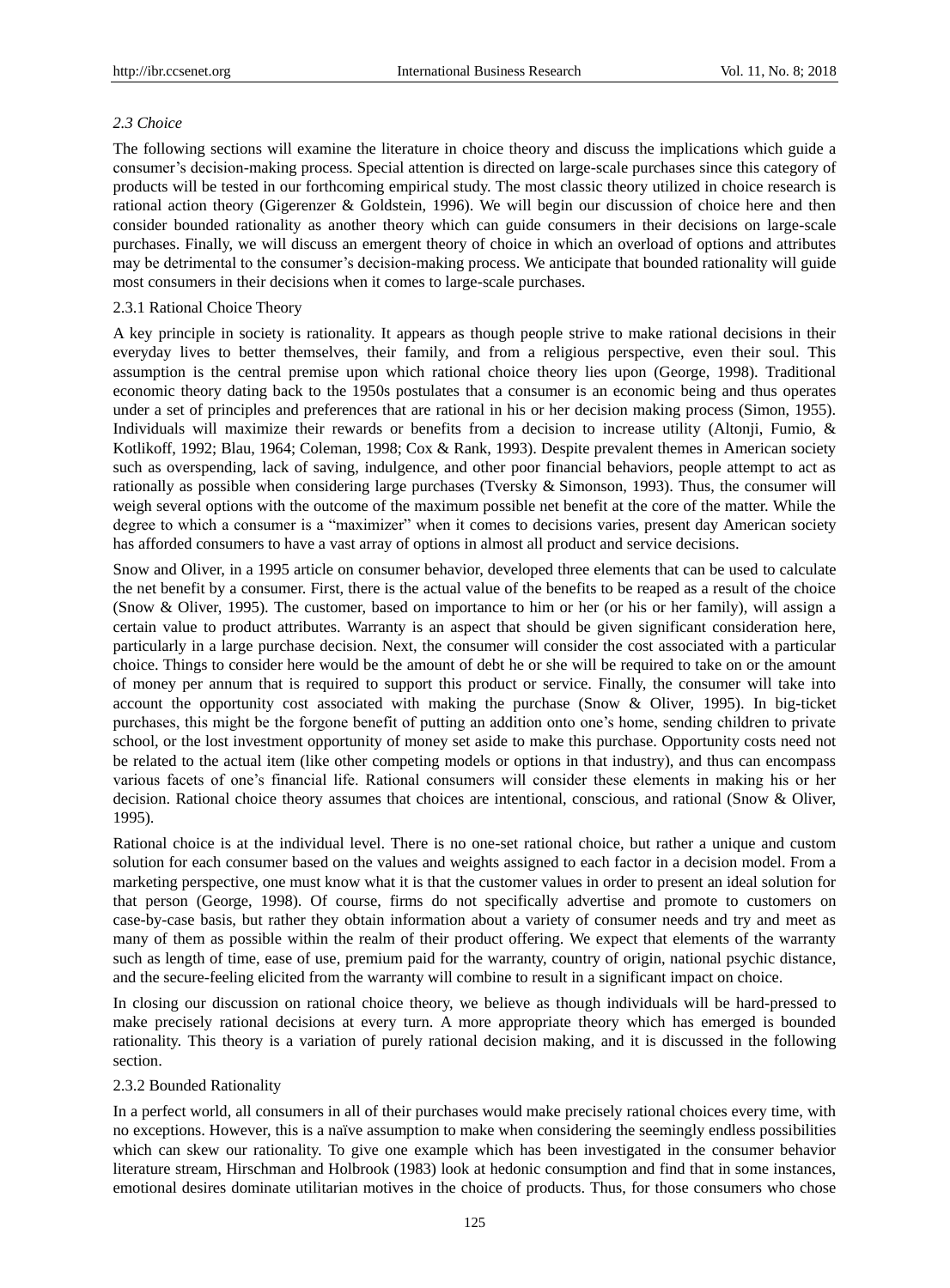Pepsi over Coca-Cola in McClure's 2004 experiment, they could have been operating according to hedonic motivation towards their purchase intent, trusting their taste-buds over their preconceived notion of the Coca-Cola brand. Hedonically-experienced products deserve special attention because of their capacity to generate unusually strong emotional involvement (Hirschman & Holbrook, 1982).

It would be easy to think of many other instances in which a consumer's rational-thinking behavior towards product choice can be skewed. Thus, researchers have developed the bounded rationality theory which guides consumer decisions based on limited time, limited knowledge, and offering complexities (Gigerenzer & Goldstein, 1996). As alluded to earlier, heuristics and biases can also be part of this "irrational" type of behavior based on personal preferences (Lopes, 1992). Basically, bounded rationality shifts its focus from a consumer making a precisely rational decision to a consumer making a reasonable decision based on accepted limitations (Keeney & Raiffa, 1993). When it comes to large-scale purchases, consumers will do their best to consider the relevant options and alternatives, but their rationality still may be compromised because of situational factors. For example, if a consumer's washing machine breaks, he or she may not have enough time to consider all of the options since the appliance will need to be replaced within a finite amount of time to keep the family in clean clothing. This would be a large-scale purchase decision and it would be constrained due to limited time. Therefore, the consumer would need to make his or her decision based on bounded rationality. Essentially, a consumer adapts to his or her constraints (time, resources, or complexities) and proceeds to make the most reasonable decision possible out of his or her scenario (Gigerenzer & Selten, 2002; Simon, 1957). We anticipate that bounded rationality will be the driving theory which directs consumers in their large-scale purchasing decision.

#### 2.3.3 Emerging Choice Theory

In a 2004 book entitled "The Paradox of Choice," author Barry Schwartz suggests that the multitude of choices in present day society has actually hindered upon our freedom as members of a free country. He has claimed that having too many options can lead to an overload of information, bad decisions, and even depression (Schwartz, 2004). Schwartz recommends that a consumer creates a personal set of rules for his or her purchases, thus binding his or her rationality at the onset of the decision-making process. An example set of rules for a purchase decision process might look as such: consider three options for a reasonable amount of time, select the most viable one, perform the transaction, move forward confidently in the decision, and spend the most time on the things that are truly important to me (Schwartz, 2004). This is an interesting study and one that may hold a lot of truth moving forward as we encounter more and more options in the consumer experience. Perhaps another type of rationality, building upon bounded rationality, will emerge from these types of studies. Despite this emerging perspective on choice overload and how consumers ought to act in given purchasing scenarios, we assume that this theory has yet to catch on and that the vast majority of consumers in present day society will operate on a bounded rationality basis as discussed by some of the leading authors in this area (Gigerenzer & Goldstein 1996; Simon 1957).

#### *2.4 Additional Branding Factors*

The following four subsections will add to the comprehensive understanding of the factors which create the branding effect in a consumer. In addition to creating a reputation and emotional appeal for consumers to invest in the brand as posited in propositions 1 and 2, we expect that four other factors will help explain the branding phenomenon. These factors are ease of product recall, country of origin, psychic distance, and national exposure. Each is examined in the following sections.

## 2.4.1 Ease of Product Recall

Choice researchers often ignore the important element of the consideration set during and prior to evaluation and choice (Nedungadi, 1990). For example, even if a person is not in the market to purchase a new television, he or she may see commercials or other advertisements which promote the latest and greatest products from particular brands. Sony has released many recent commercials which elaborate on their new 3-D LED televisions which are supposed to be some of the most sophisticated and innovative products in the last thirty years. While I am not in the market to be purchasing a television set, I have recalled that entire last statement simply out of memory and brand association with Sony. This is what researchers refer to as a working brand memory, and there is empirical support which suggests that all consumers have a working brand memory which they appeal to in the decision-making process (Alba & Hasher, 1983; Kahnemann & Miller, 1986). Certain brands and their product offerings will be able to be retrieved from a consumer's mind even when they are not intending to make a purchase. Thus, when a consumer is actually called to make a decision, those products and brands will be easier to access than others that were not known before encountering the decision process. The working brand memory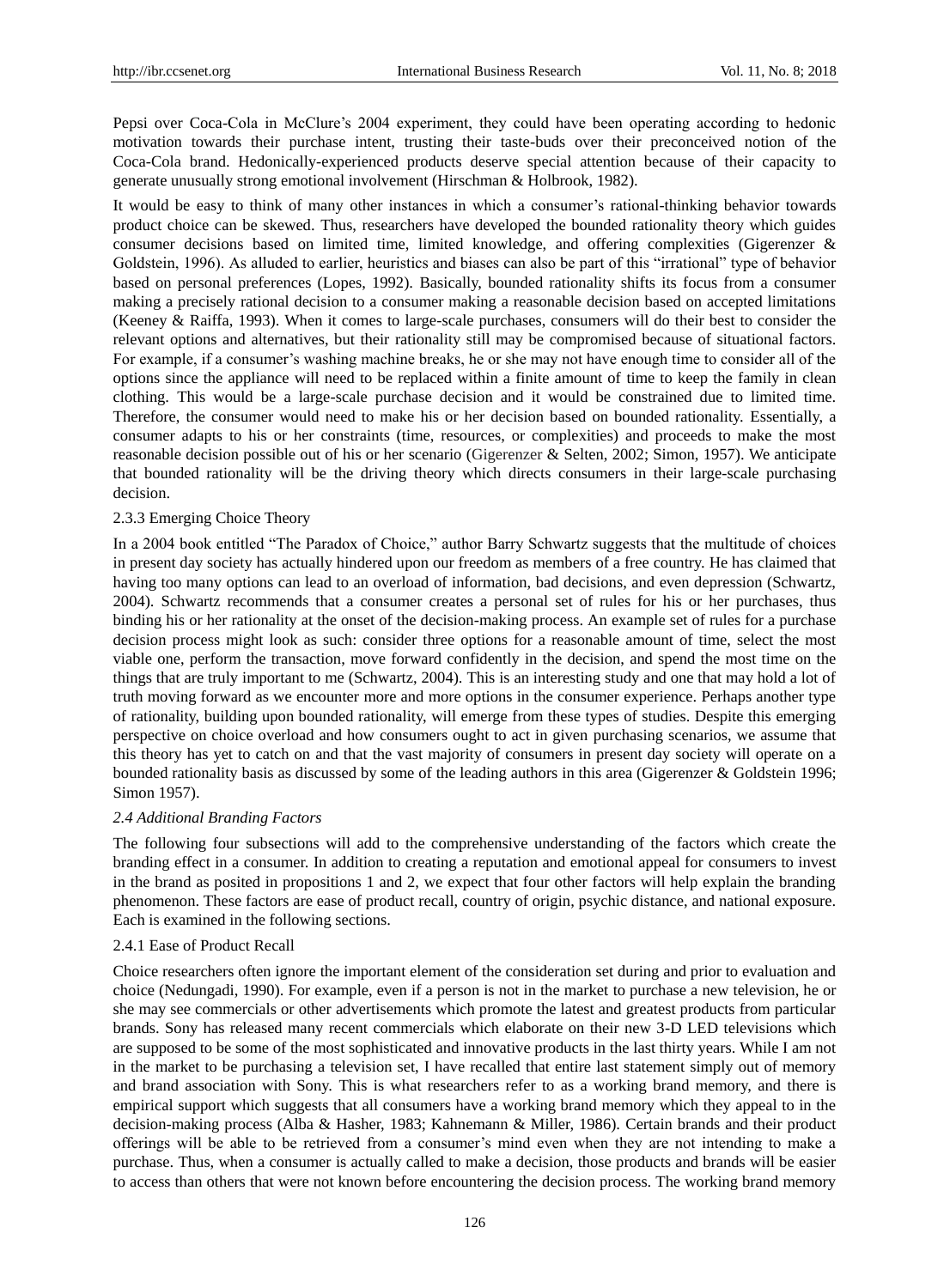formulation process is dependent upon the frequency, recency, and salience of the brand (Barsalou, 1985; Kintsch & Young, 1984). In other words, the more times the consumer is exposed to a brand image or specific brand offering, the more likely it is that he or she may consider this brand or product when evaluating a purchase decision. To refer to a somewhat cliché expression, a first impression means everything. Thus, we expect that the ease of product recall will have a direct impact on the branding effort by a particular firm. Once a consumer has a product offering in mind, he or she may be reluctant to consider alternatives or hold an image from his or her working brand memory as the threshold for all other forthcoming considerations. We will examine this effect via the following proposition:

 Proposition 4 – Ease of product recall will have a positive effect on attitude/perception during the decision making process.

# 2.4.2 Country of Origin

Country of Origin (COO) relates to the country in which a product or service originates. A "Country of Origin Effect" has been investigated by several authors in the international marketing literature (Bilkey  $\&$  Nes, 1987; Hong & Wyer, 1989; Kim & Chung, 1997; Zhou & Hui, 2003). In 1997, Kim and Chung found that country image affects the impact of marketing variables on sales (Kim & Chung, 1997). Next, in their groundbreaking work on the subject of Country of Origin, Bilkey and Nes (1987) reach the conclusion that consumers tend to evaluate domestic products more favorably than foreign products. This is logical and may stem from ethnocentric feelings towards one's own country and its corresponding product offering. There is also a trust factor which makes the national brand appear preferable to its domestic consumers (Zhou & Hui, 2003). When considering large-scale purchases in particular, we expect that country of origin effects may be evident in consumers today. Ultimately, attitudes toward products from a country may vary by industry; therefore, conflicting results are likely across research in different product areas (Bilkey & Nes, 1987).

A product's COO stimulates subjects' interest in the product and consequently leads them to think extensively about product information and its evaluative implications (Hong & Wyer, 1989). That being said, COO is not the attribute upon which consumers ultimately decide on products, it is merely one of many attributes (Hong & Wyer, 1989). Peterson and Jolibert investigated the COO effect in their 1995 study and found that it is a stronger predictor for quality/reliability perceptions than purchase intentions (Peterson & Jolibert, 1995). Thus, when thinking about warranty, the COO of the product will impact the perception of the quality of the warranty. Consumers will spontaneously and actively attempt to confirm the validity of COO stereotypes as they receive information about specific products from various countries (Hong & Wyer, 1989).

In terms of large-scale purchases, the COO effect in the automobile industry was investigated roughly 25 years ago in Johansson, Douglas, and Nonaka's 1985 work. The results of this research project were mixed. On the factor of gas mileage, COO had a positive impact on overall automobile ratings; however, automobiles receiving high overall ratings tended to be underrated on gas mileage, suggesting that a preferred car would not have good gas mileage (Johansson, Douglas, & Nonaka, 1985). Further, the COO of an automobile does not seem to affect overall ratings, but has some effects on specific attributes (Johansson et al., 1985). We expect similar results when doing empirical work on this study: that the COO of a large-scale purchase will play a role in the branding effort, but it will not be the deciding factor in the purchasing decision. We also expect that when the COO effect is moderated by warranty, there will be a greater chance that the domestic customer will be willing to purchase this product. Thus, the following propositions are posited:

- Proposition 5 The Country of Origin will not be sufficient for making a purchasing decision.
- Proposition 6 When the Country of Origin Effect is moderated by Warranty, a consumer's willingness to purchase will be increased.

In concluding this brief discussion on COO and its effects, two main findings will be relied upon moving forward. First, certain countries may have a special advantage in exporting manufactured goods based on their present reputation regarding the product categories (Bilkey & Nes, 1987), and secondly, brands originating from a particular country share intangible assets that are unique to brands from the same country (Kim & Chung, 1997).

# 2.4.3 Psychic Distance

The Psychic Distance concept has been defined as an individual's perception of the differences between a home country and a foreign country that shapes the thoughts and feeling towards that country's products or services (Sousa & Bradley, 2006). Psychic Distance is measured at the individual level and varies on a case-by-case method, hence the root of the term coming from the Greek word for one's mind or soul (Sousa & Bradley, 2006).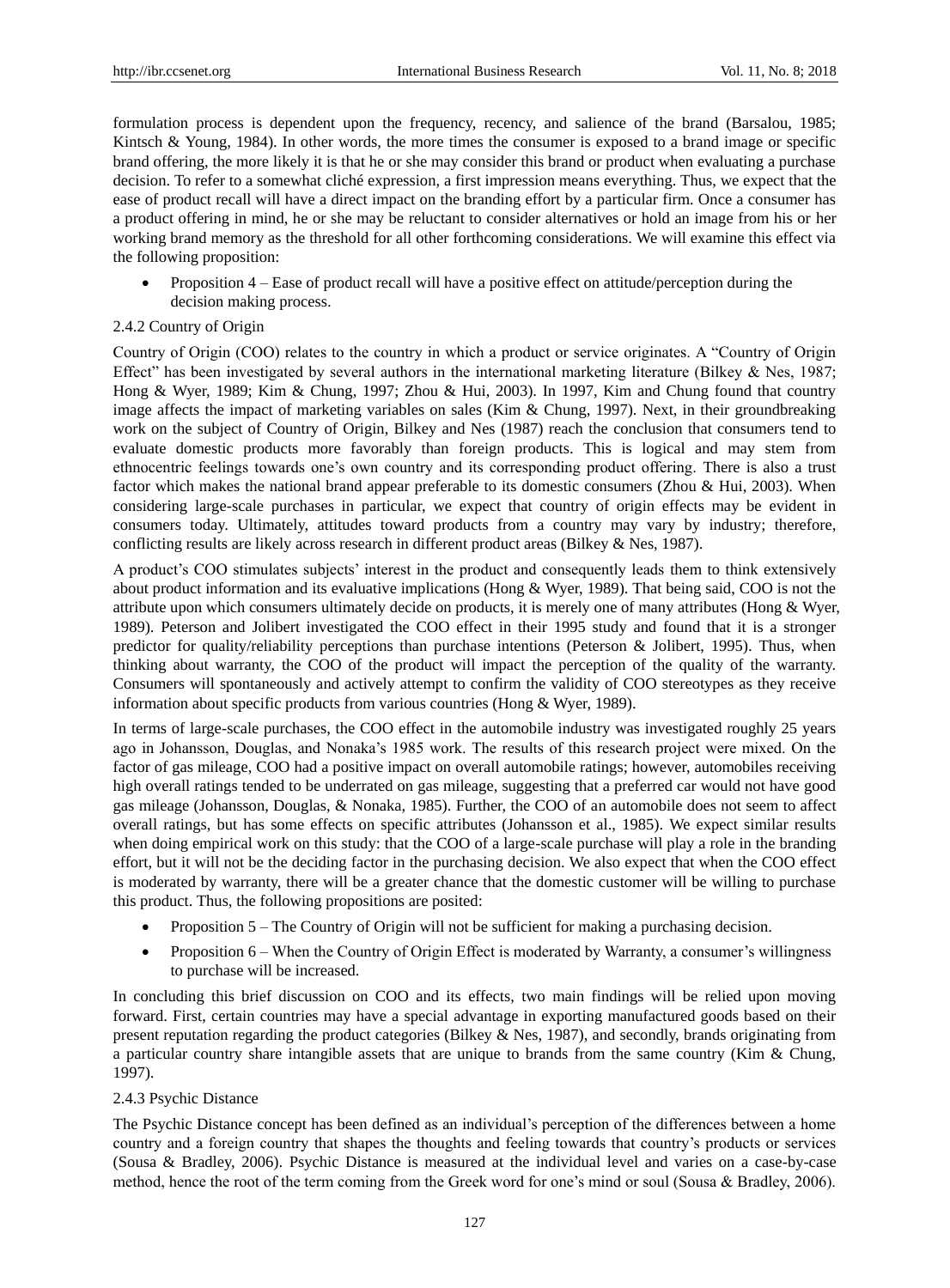Much current research has investigated the correlation between psychic distance and a person's ethnocentrism (O'Grady & Lane 1996; Shimp & Sharma, 1987). One could reasonably expect that if a consumer who was very ethnocentric had the option between a domestic and a foreign product, he or she would likely choose the domestic product given the ethnocentric viewpoint and low tolerance of cultural distance. Thus, we believe that psychic distance will be a factor in a customer's evaluation of a particular brand.

In their 1996 piece entitled "The Psychic Distance Paradox", authors O'Grady and Lane describe some of the indicators of psychic distance, which will be considered in the empirical portion of this research. It should be noted than many of these indicators are similar to that of Hofstede's dimensions; it is clear that this stream of research was influenced greatly by *Cultures and Organizations* (Hofstede, 1991). To begin, the level of economic development is an indicator of psychic distance (O'Grady & Lane, 1996). For example, the distance between the United States (a developed country) and Canada (another developed country) would be less than the difference between the United States and India (a developing country). Therefore, it is expected that a domestic consumer in the United States would have less resistance to buying a product from a similarly categorized economy. Next, level of education is another psychic distance indicator (O'Grady & Lane, 1996). A consumer considering purchasing an item from a foreign manufacturer may consider this factor and make a generalization of the company's competence based on its national education system. Finally, another indicator has to do with language. This incorporates both national language as well as business language (O'Grady & Lane, 1996). The language indicator may be confounded by the fact that most major multinational firms have North American presence and thus, they do business comprehensively in English when dealing with American customers. However, since the language factor was found to be a predictor previously, we will investigate it in this study as well. Based on the literature review in psychic distance, we posit the following two hypotheses to be tested in through this research on large-scale purchases:

- Proposition 7 Psychic Distance will positively or negatively affect the consumer's perception of a brand, depending on the proximity between the purchaser and the foreign brand in terms of education, economic development, and language.
- Proposition 8 When the Psychic Distance factor is moderated by Warranty, a consumer's willingness to purchase will be increased.

With regard to proposition 8, we expect that the moderating effect of warranty will parallel the relationship posited in proposition 6, in the sense that a warranty will be used to offset some of what consumers might perceive as an international risk in purchasing a product from a country dissimilar to the United States.

# 2.4.4 National Exposure

In concluding our discussion on additional branding factors, we expect that the national exposure of a brand will have an impact on the branding effort. One of the first academic teams to research this area was Bellizzi, Kruckeberg, Hamilton, and Martin in 1981. In their study, it was discovered that regardless of actual quality of the items, national brands were rated higher in terms of quality, appearance, and attractiveness (Bellizzi et al., 1981). Several other findings have confirmed their original findings (Cunningham, Hardy, & Imperia. 1982; Livesey & Lennon, 1978). To give an example, brands such as Gatorade (Pepsi) and Powerade (Coca-Cola) are given such national exposure via sports advertisements, team apparel, signage at arenas, and sponsorship, that a competing brand not actively engaged in marketing to the national audience (such as PurAqua - a national brand which is sold throughout the US as a "knock-off" to the main competitors – the firm does no advertising) will be met with resistance from the customer due to issues of trust and quality with the unknown brand. Despite the savings or potential quality that can be derived from the unknown brand, the consumer will resist purchasing it nonetheless (Livesey  $&$  Lennon, 1978). Thus, the following proposition is made:

• Proposition  $9 -$ The degree of national exposure a brand is given (as defined by its presence in the media and marketplace) will be positively associated with the attitude/perception effect of the firm.

## **3. Proposed Frameworks**

This research project is interested in gaining a better understanding of the impact of warranty on attitudes / perceptions and choice decisions for large-scale purchases. The following frameworks are proposed which illustrate the relationships we anticipate in data collection. Each proposition is identified where it will be examined: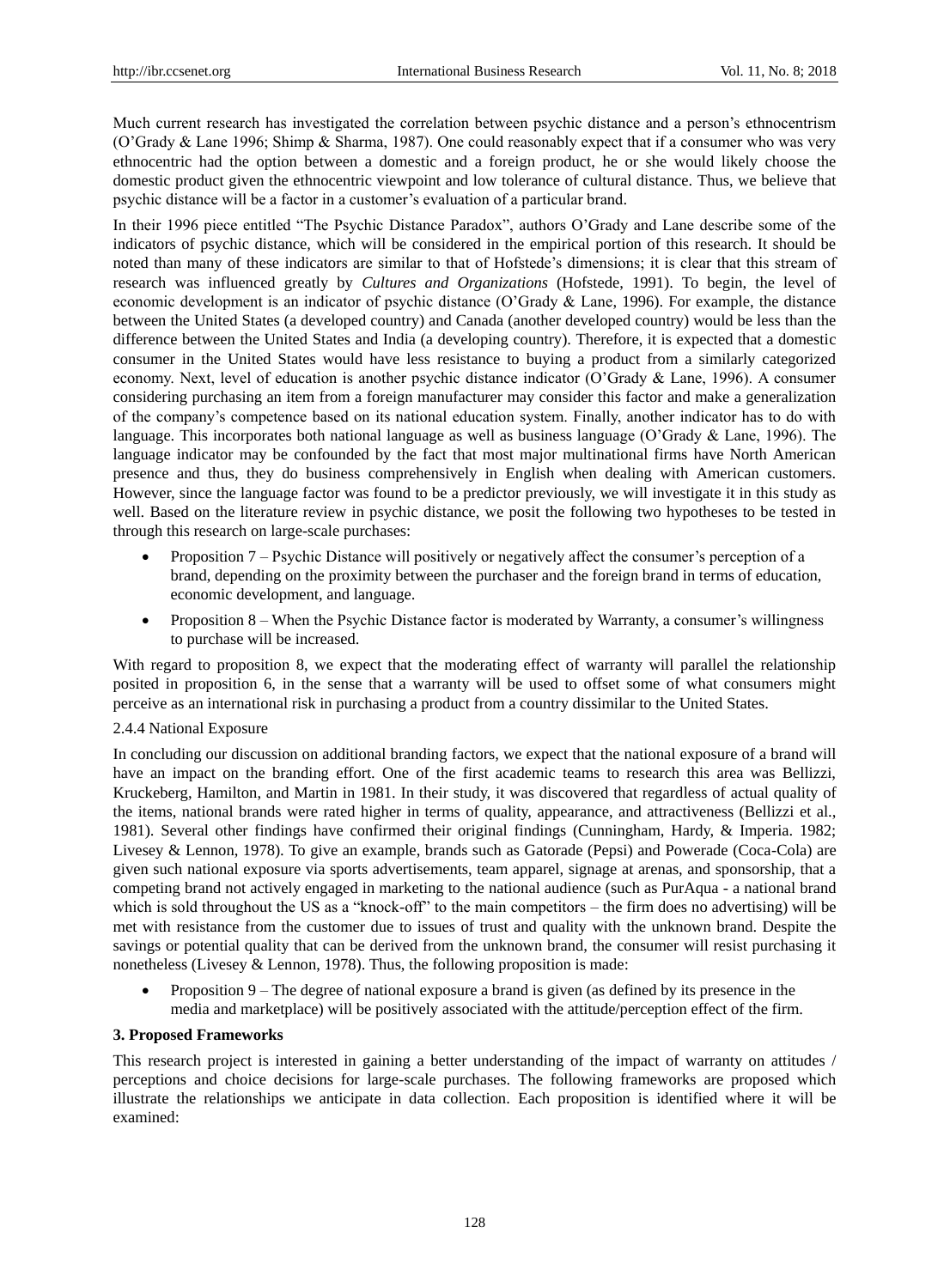

Figure 1. The Moderating Role of Warranty on Purchase Choice

To test the second propositions on both Country of Origin and Psychic Distance (Propositions 6 and 8), the following two frameworks are anticipated to emerge from our empirical study:



Figure 2. Country of Origin and Willingness to Purchase



Figure 3. Psychic Distance and Willingness to Purchase

## **4. Managerial Implications**

Marketing managers can use the results of this research in many very practical ways. To begin, by gaining a more comprehensive understanding of the impact a warranty has on the consumer's decision-making process, firms will be in a better position to effectively allocate resources to its warranty offering and warranty advertising. Next, for firms from psychically distant countries (compared to the United States), marketing managers can promote their warranty so as to guarantee the claim that their brand's offering will parallel, if not exceed, the expectations from firms in countries that are less psychically distant. For example, since Japan is a developed economy much like the United States, an American customer will place a greater reliance on the Japanese offering since he or she is aware of the country's reputation for high quality as well as the similarities between the two economies and level of education. On the other hand, in countries that do not parallel the United States in terms of economics, language, and education, consumers are likely to meet such product offerings with resistance. The quality of a foreign warranty, in such cases, is proposed to compensate for the lack of proximity in psychic distance. To lessen the impact of psychic distance on large-scale purchases, International marketing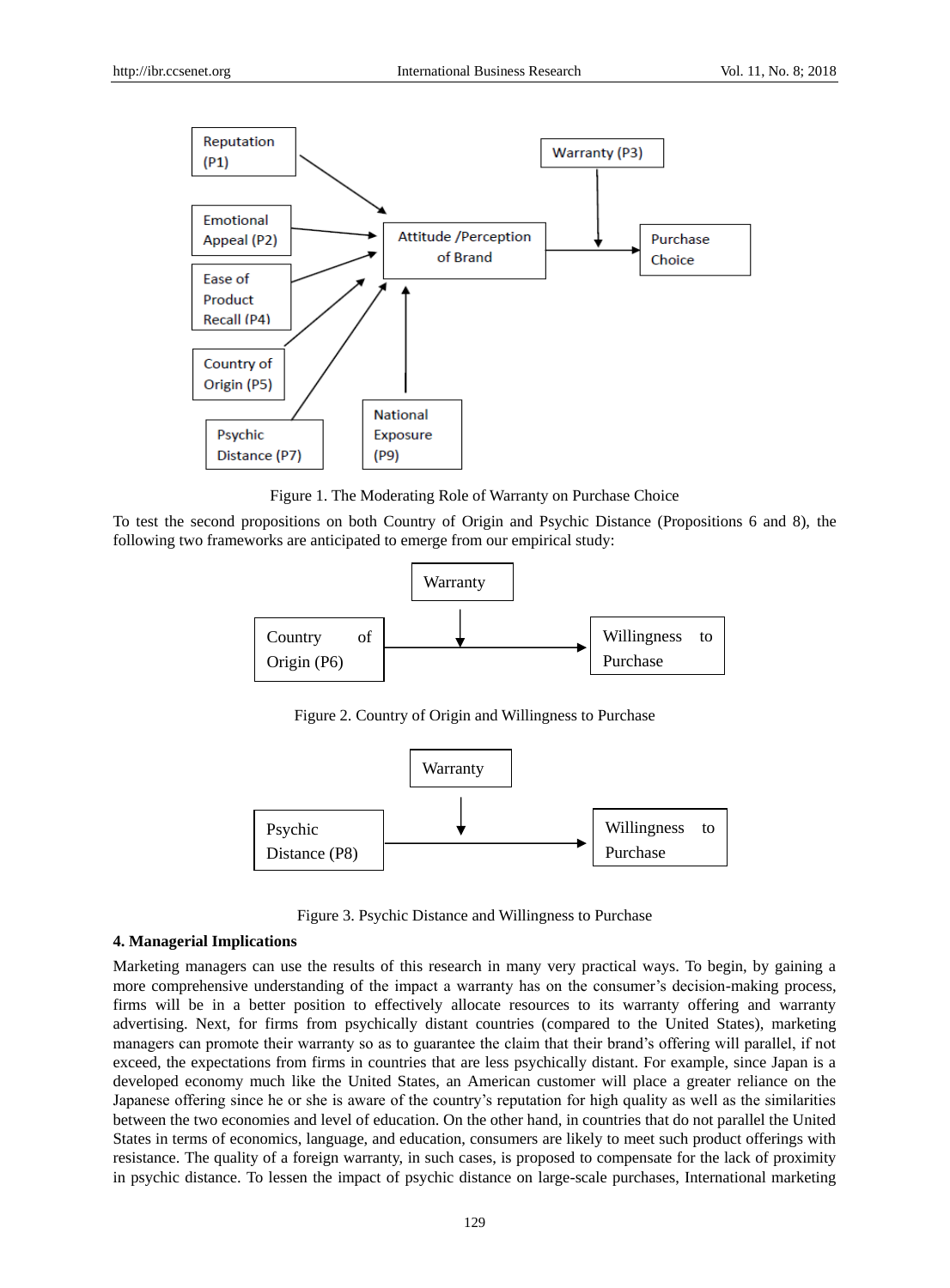managers can make efforts in branding by illustrating "taste-test" results much like the classic Coca-Cola and Pepsi example of McClure et al. in 2004.

Managers and firms can also make efforts to help the consumer in their decision making process. As has been illustrated by recent literature (Schwartz, 2004), consumers can many times be completely overwhelmed in the decision making process with all the choices, options, and advertisements seemingly everywhere they look. If firms were to present their offerings in such a way that focuses only on the critical elements of the purchase decision, consumers will be able to approach the decision with a sense of ease and clarity, thus increasing their ability to make a reasonable decision. Naturally, firms will be competing for the same clientele, so managers (particularly marketing managers) will need to be creative so as to distinguish themselves, but not overwhelming so as to fend off potential buyers.

# **5. Conclusion**

At the end of the day, a warranty is a critical element of purchasing, particularly with large-scale items. When a consumer risks a large amount of his or her finances on a significant purchase, there are expectations that come along with that purchase decision. Firms can ease the consumer's mind by assuring them that the product will meet or exceed expectations, or the company will rectify the situation to the customer's satisfaction with an effective warranty. Eliciting this ease of mind in the consumer is the critical deliverable of the warranty, and when consumers realize satisfaction either by not experiencing problems or calling upon the warranty to make things right, an emotional relationship can be established between the firm and the customer. This implication pays dividends not only once, but many times via repeat purchases by satisfied, loyal customers. Research has shown that positive past brand experience leads to customer retention and the overall resonance of the brand (Oliver, 1993). Therefore, a warranty can be thought of as a critical component of a product offering that must be managed, fostered, and continually revised so as to meet or exceed customer expectations.

## **References**

- Aaker, D. A. (1991). Managing Brand Equity: Capitalizing on the Value of a Brand Name. New York, NY: The Free Press.
- Aaker, D. A., & Jacobson, R. (1994). The financial information content of perceived quality. *Journal of marketing research,* 191-201. https://doi.org/ 10.2307/3152193
- Alba, J. W., & Hasher, L. (1983). Is memory schematic? *Psychological Bulletin, 93*(2), 203. https:doi.org/0033-2909/83/9302-0203
- Albaum, G., & Wiley, J. (2010). Consumer perceptions of extended warranties and service providers. *Journal of Consumer Marketing, 27*(6), 516-523.<https://doi.org/10.1108/07363761011078253>
- Altonji, J. G., Hayashi, F., & Kotlikoff, L. J. (1992). Is the extended family altruistically linked? Direct tests using micro data. *The American Economic Review,* 1177-1198. www.jstor.org/stable/2117473.
- America's Greatest Brands. (2010). American Brands Council. Retrieved from: [http://www.americasgreatestbrands.com/volume8/#](http://www.americasgreatestbrands.com/volume8/)
- Barsalou, L. W. (1985). Ideals, central tendency, and frequency of instantiation as determinants of graded structure in categories. *Journal of experimental psychology: learning, memory, and cognition, 11*(4), 629. https://doi.org/10.1037/0278-7393.11.1-4.629
- Bellizzi, J. A., Krueckeberg, H. F., Hamilton, J. R., & Martin, W. S. (1981). Consumer perceptions of national, private, and generic brands. *Journal of retailing, 57*(4), 56-70.
- Bilkey, W. J., & Nes, E. (1982). Country-of-origin effects on product evaluations. *Journal of international business studies, 13*(1), 89-100. https://doi.org/10.1057/palgrave.jibs.8490539
- Blau, P.M. (1964). Exchange and Power in Social Life. New York, NY: John Wiley & Sons.
- Churchill Jr, G. A., & Surprenant, C. (1982). An investigation into the determinants of customer satisfaction. *Journal of marketing research,* 491-504. https:doi.org/10.2307/3151722
- Coleman, J. S. (1988). Social capital in the creation of human capital. *American journal of sociology, 94,*  S95-S120. http://www.jstor.org/stable/2780243
- Cox, D., & Rank, M. R. (1992). Inter-vivos transfers and intergenerational exchange. *The review of economics and statistics,* 305-314. http://www.jstor.org/stable/2109662
- Cunningham, I. C., Hardy, A. P., & Imperia, G. (1982). Generic brands versus national brands and store brands. *Journal of Advertising Research, 22*(5), 25-32.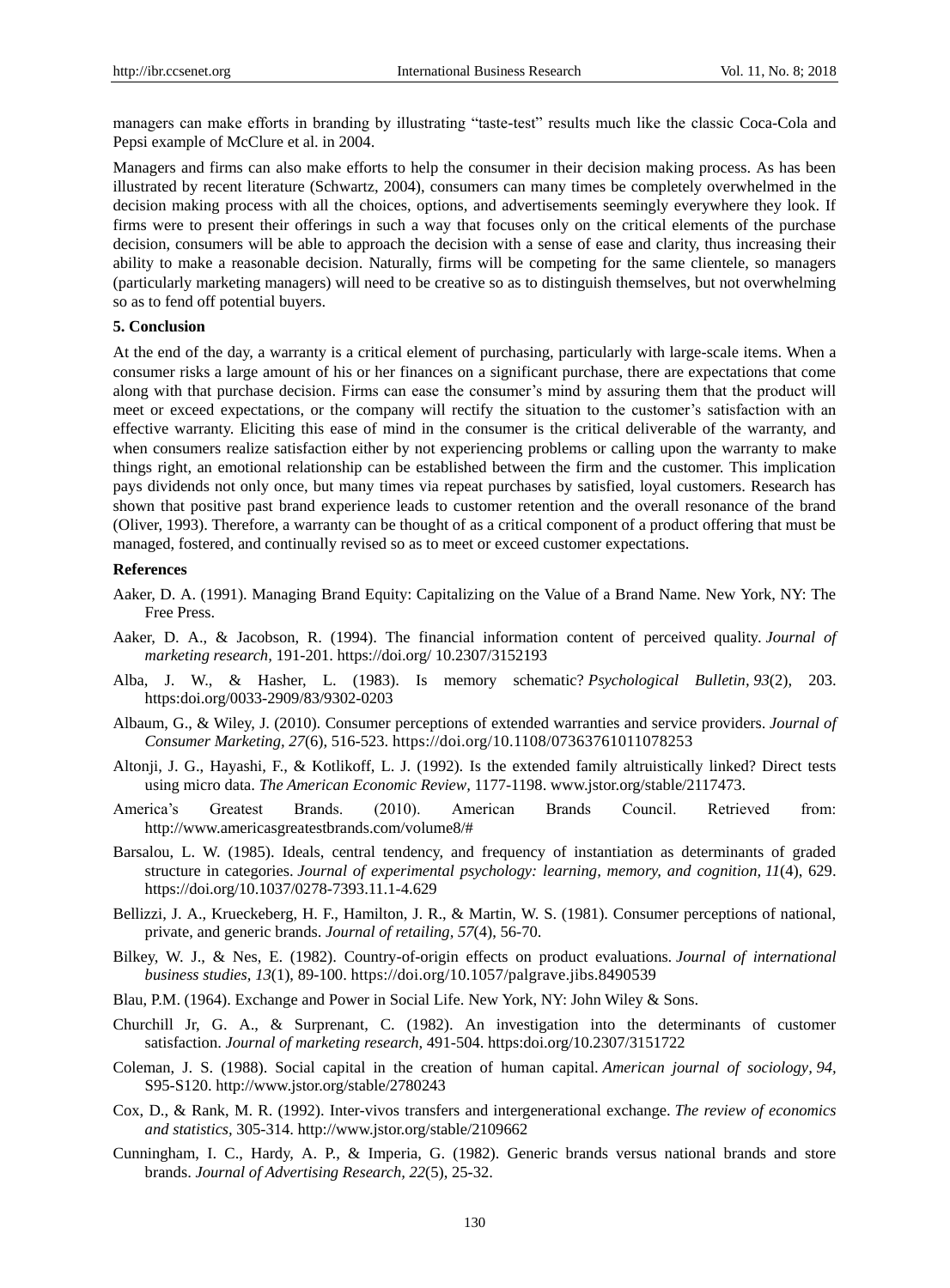- Day, E., & Fox, R. J. (1985). Extended Warranties, Service Contracts, and Maintenance Agreements-A Marketing Opportunity? *Journal of Consumer Marketing, 2*(4), 77-86.<https://doi.org/10.1108/eb008148>
- George, L. K. (1998). Rational choice theories: Contributions and limitations. *Journal of Financial Service Professionals, 52*(5), 32.
- Gigerenzer, G., & Goldstein, D. G. (1996). Reasoning the fast and frugal way: models of bounded rationality. *Psychological review, 103*(4), 650. [http://dx.doi.org/10.1037/0033-295X.103.4.650](http://psycnet.apa.org/doi/10.1037/0033-295X.103.4.650)
- Gigerenzer, G., & Selten, R. (Eds.). (2002). Bounded rationality: The adaptive toolbox. MIT press.
- Hess Jr, R. L. (2008). The impact of firm reputation and failure severity on customers' responses to service failures. *Journal of Services Marketing, 22*(5), 385-398.<https://doi.org/10.1108/08876040810889157>
- Hirschman, E. C., & Holbrook, M. B. (1982). Hedonic consumption: emerging concepts, methods and propositions. *The Journal of Marketing,* 92-101. https://doi.org/10.2307/1251707
- Hofstede, G. (1991). Cultures and Organizations: Software of the Mind. Berkshire, UK: McGraw Hill.
- Hong, S. T., & Wyer Jr, R. S. (1989). Effects of country-of-origin and product-attribute information on product evaluation: An information processing perspective. *Journal of Consumer Research, 16*(2), 175-187. <https://doi.org/10.1086/209206>
- Johansson, J. K., Douglas, S. P., & Nonaka, I. (1985). Assessing the impact of country of origin on product evaluations: a new methodological perspective. *Journal of Marketing Research,* 388-396. <https://doi.org/10.2307/3151584>
- Johnson, D., & Grayson, K. (2005). Cognitive and affective trust in service relationships. *Journal of Business research, 58*(4), 500-507. [https://doi.org/10.1016/S0148-2963\(03\)00140-1](https://doi.org/10.1016/S0148-2963(03)00140-1)
- Kahneman, D., & Miller, D. T. (1986). Norm theory: Comparing reality to its alternatives. *Psychological review, 93*(2), 136. [http://dx.doi.org/10.1037/0033-295X.93.2.136](http://psycnet.apa.org/doi/10.1037/0033-295X.93.2.136)
- Keeney, R. L., & Raiffa, H. (1993). Decisions with multiple objectives. Cambridge, England: Cambridge University Press. https://doi.org/10.1017/CBO9781139174084
- Keller, K. L. (2003). Strategic Brand Management: Building, Measuring, and Managing Brand Equity (2<sup>nd</sup> ed.). Upper Saddle River, NJ: Prentice Hall.
- Kelley, C. A., & Conant, J.S. (1987). Extended Warranties: An Exploratory Study of Consumer Behavior, AMA Educators' Proceedings, Series No. 53, Chicago: AMA.
- Kim, C. K., & Chung, J. Y. (1997). Brand popularity, country image and market share: an empirical study. *Journal of International Business Studies, 28*(2), 361-386. https://doi.org/10.1057/palgrave.jibs.8490105
- Kintsch, W., & Young, S. R. (1984). Selective recall of decision-relevant information from texts. *Memory & cognition, 12*(2), 112-117. https://doi.org/10.3758/BF03198424
- Livesey, F., & Lennon, P. (1978). Factors affecting consumers' choice between manufacturer brands and retailer own labels. *European Journal of Marketing, 12*(2), 158-170. <https://doi.org/10.1108/EUM0000000004965>
- Lopes, L. L. (1992). Three misleading assumptions in the customary rhetoric of the bias literature. *Theory & Psychology, 2*(2), 231-236.<https://doi.org/10.1177/0959354392022010>
- Low, G. S., & Lamb Jr, C. W. (2000). The measurement and dimensionality of brand associations. *Journal of Product & Brand Management, 9*(6), 350-370.<https://doi.org/10.1108/10610420010356966>
- McClure, S. M., Li, J., Tomlin, D., Cypert, K. S., Montague, L. M., & Montague, P. R. (2004). Neural correlates of behavioral preference for culturally familiar drinks. *Neuron, 44*(2), 379-387. <https://doi.org/10.1016/j.neuron.2004.09.019>
- Mitchell, A. A., & Olson, J. C. (1981). Are product attribute beliefs the only mediator of advertising effects on brand attitude? *Journal of Marketing Research,* 318-332. https://www.jstor.org/stable/3150973
- Nedungadi, P. (1990). Recall and consumer consideration sets: Influencing choice without altering brand evaluations. *Journal of consumer research, 17*(3), 263-276.<https://doi.org/10.1086/208556>
- Noel, C. P. (2001). More coverage with that? Consumers seldom benefit from extended warranties. Christian Science Monitor, October, 15.
- O'grady, S., & Lane, H. W. (1996). The psychic distance paradox. *Journal of international business studies, 27*(2), 309-333. https://doi.org/10.1057/palgrave.jibs.8490137